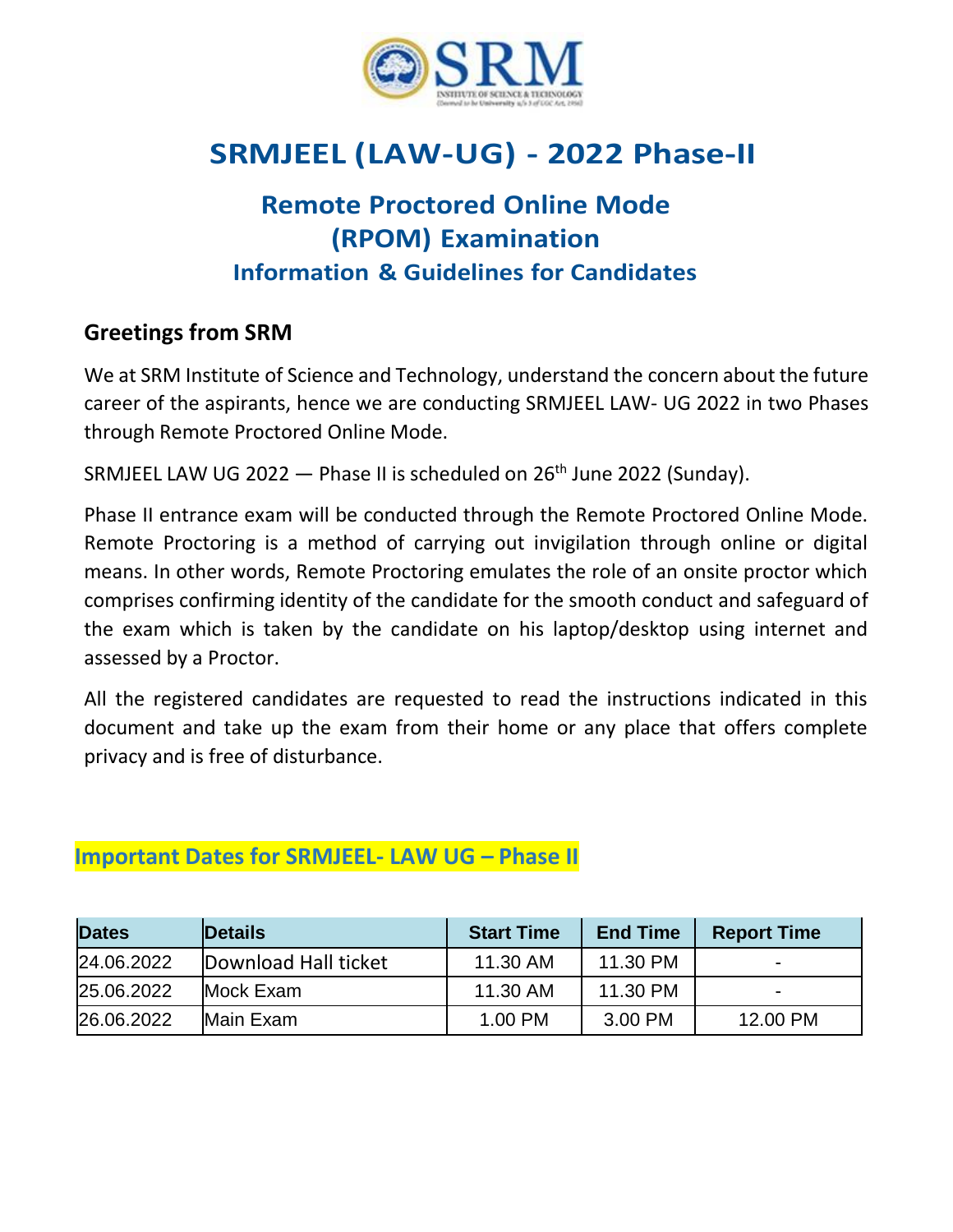### **Requirements for Remote Proctoring test**

Candidates who have registered and are ready to take the test remotely from the convenience of their location must ensure that the system in which they take the test must have the following configuration and set-up. Please follow the Instructions mentioned herewith.

Candidates are expected to maintain high level of discipline, ethics and integrity in appearing for the examination.

# **Configuration of computer/ laptop**

Ensure that you have a good working system as below:

Computer - Pentium IV/Dual Core, 1GB RAM or higher, 80 GB HDD or higher, 15" colour Monitor, Keyboard, Mouse, Microsoft Windows 10 and above Antivirus Webcam and microphone

If you do not have one, you may hire/arrange one.

The candidate can also use the mobile phone for taking the exam.

#### **Internet connection**

A stable internet connection of at least 512 KBPS (1MBPS is preferred) shall be available throughout the test.

If mobile Hotspot is used for Internet connection, the candidates shall ensure that they have sufficient data balance before commencing the test.

Once the test begins, no retest will be given if the test is interrupted citing bad/no internet.

### **Room and Environment**

This is a high stakes entrance examination of great importance and the candidate shall sit in room without any noise and disturbances

Place the computer so that your back is facing the wall and there are no devices placed in the background.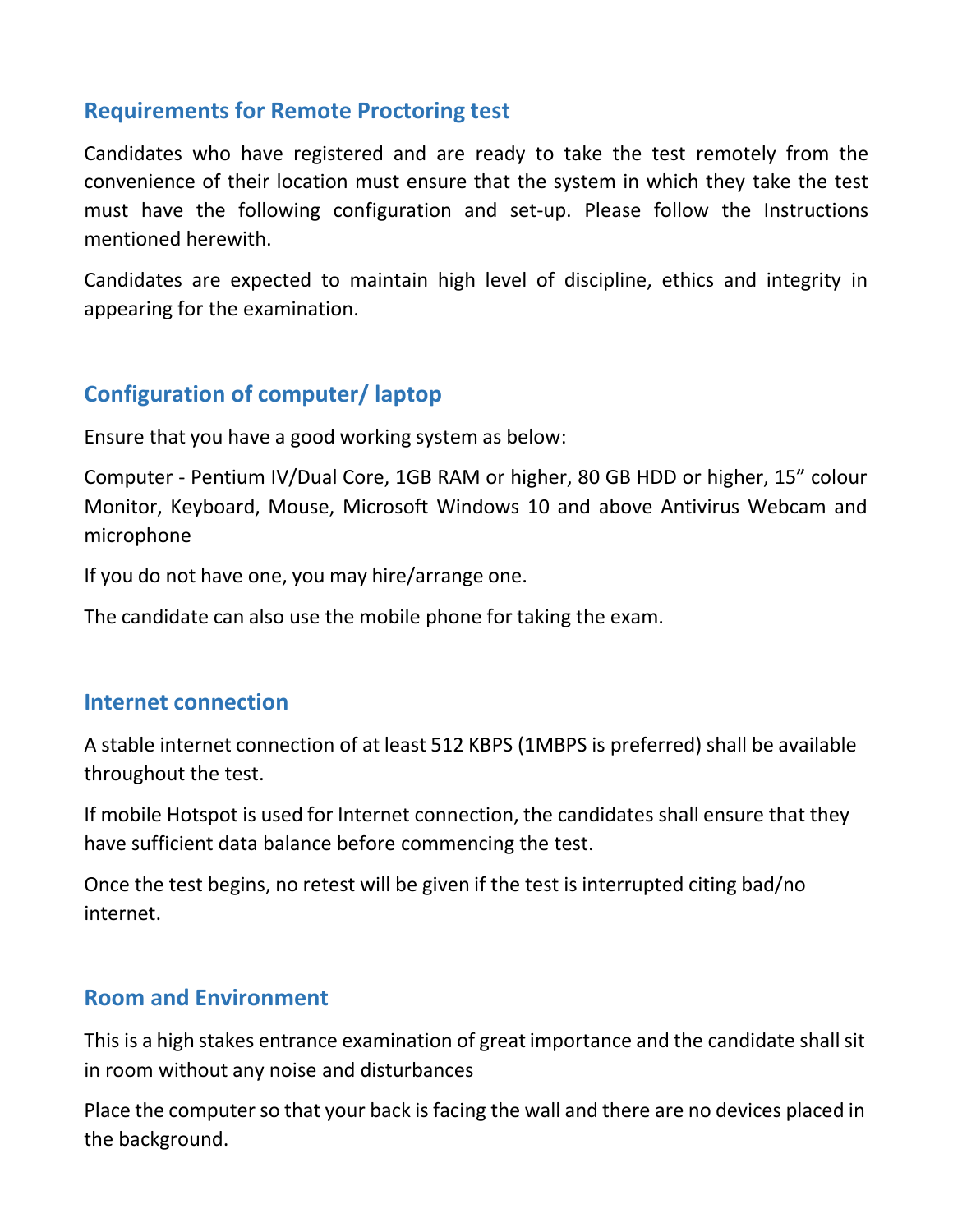Keep the desk clear of objects, papers, books and any other electronic material like Mobile phones, tablets, laptops, etc. Ensure proper lighting (no back light) so that your face is clearly visible on the camera.

No other person shall enter the room while the candidate is taking the test. If the proctor or the Artificial Intelligence system observes any additional person in the webcam view or any voices are heard, the examination may be stopped by the remote proctor.

### **Ensure that you are dressed formally.**

Please see to that you are keeping your mobile which has the number registered during the registration. Keep this handy, as your assigned proctor may give a call to you if needed. You may also contact your assigned proctor, if you are facing any problem during the course of the examination.

# **The candidates MUST avoid the following:\***

- $\triangleright$  Do not take help from others
- $\triangleright$  Do not wear any blue tooth devices
- $\triangleright$  Do not read out anything loudly
- $\triangleright$  Do not leave the work station while taking the test
- $\triangleright$  Do not play radio/TV/ Music in the background
- $\triangleright$  Do not let anyone enter the room
- $\triangleright$  Do not use your phone for any purposes other than to interact with the Proctor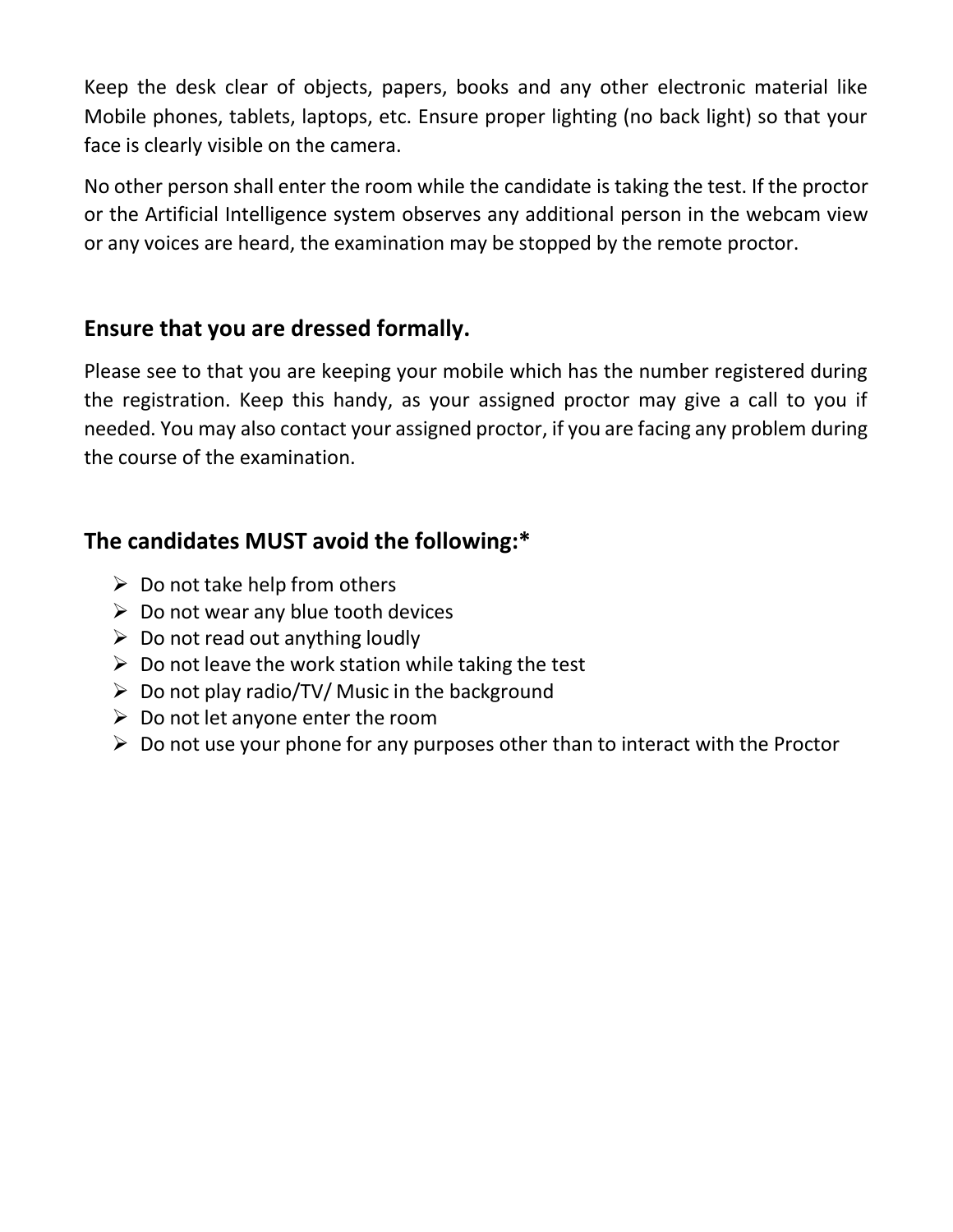**The steps involved for writing SRMJEEL- LAW UG Phase-II are given below:**

# SRMJEEL (LAW- UG) - 2022 - Phase II



# **Step 1**

# **STEP 1 - Login to Application Portal**

The candidate has to login to the application portal through the link <https://applications.srmist.edu.in/law>

# **APPLICANT NEEDS TO KEY IN THEIR LOGIN CREDENTIALS (USER NAME AND PASSWORD) TO LOGIN TO HIS DASHBOARD**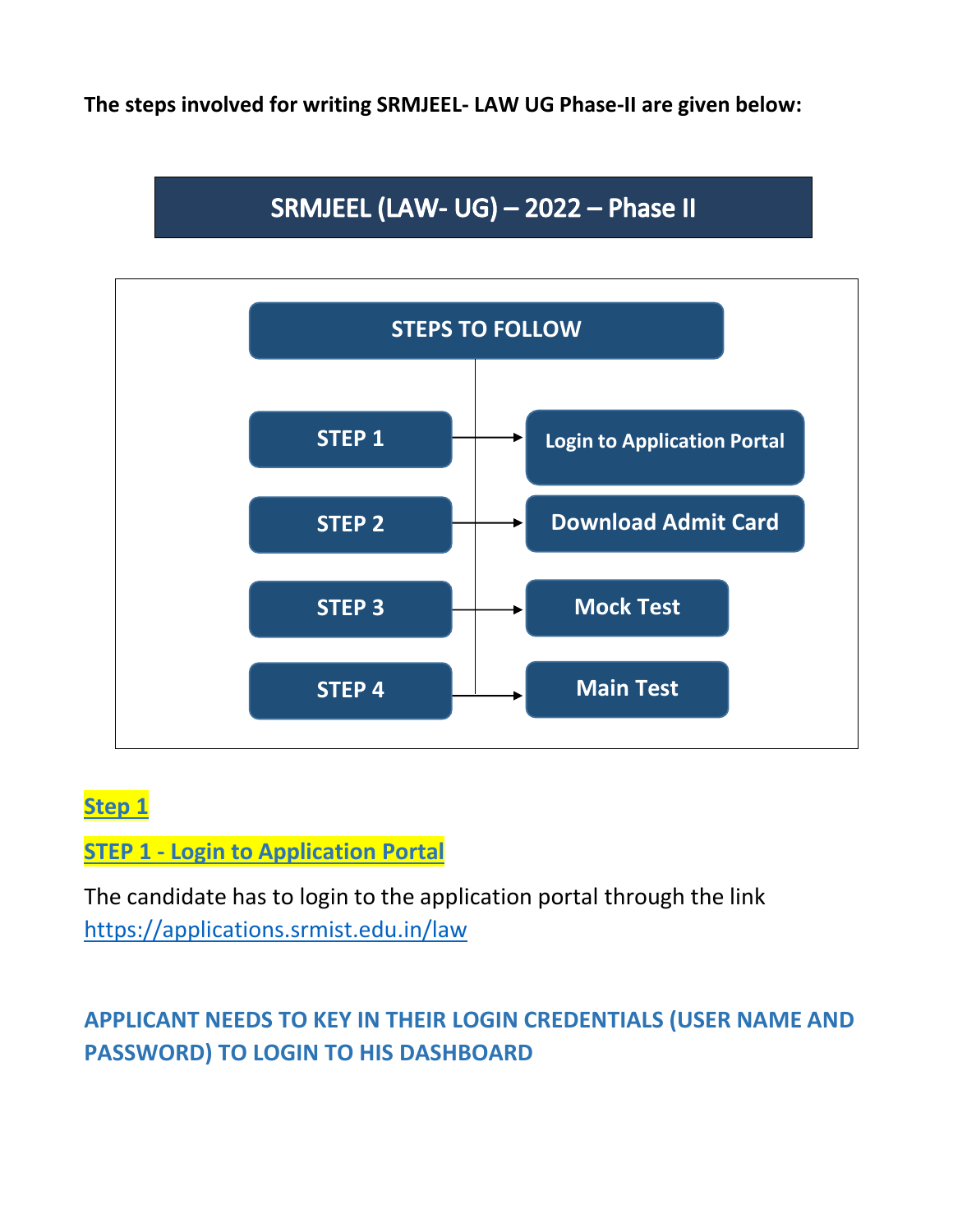

Law Application Form 2022

Helpdesk: 080 6908 7000 Monday - Saturday (except public holidays) 9:00 AM to 5:00 PM Email : admissions.india@srmist.edu.in



# **APPLICANT WOULD BE ABLE TO SEE "ADMISSION PORTAL" BUTTON AGAINST THEIR LAW APPLICATION FORM**

# **HE OR SHE CAN PRESS THE BUTTON TO ACCESS THEIR ADMISSION PORTAL TO ADMIT CARD DOWNLOAD / TAKE EXAM / SEE RESULT ETC.**

| <b>SRM OSRM</b><br>OSRM<br>$\overline{c}$ |                                                              |                            |                     |                                                                  | Welcome                      |
|-------------------------------------------|--------------------------------------------------------------|----------------------------|---------------------|------------------------------------------------------------------|------------------------------|
| <b>Ill</b> Dashboard                      | Dashboard                                                    | Virtual tour of SRMIST-KTR |                     |                                                                  |                              |
| <b>B</b> All Application Form(s)          |                                                              |                            |                     |                                                                  |                              |
| <b>Admission Session 2022</b>             | No                                                           | 01                         |                     | No                                                               |                              |
| A My Profile                              | Application(s) In-Progress                                   | Application(s) Completed   | 回                   | Query Raised                                                     |                              |
| <b>Q</b> My Queries                       |                                                              |                            |                     | <b>Application Fees</b>                                          |                              |
| <sup>⊠</sup> My Communication             | Application Submitted<br>Application No.<br>Application Form |                            |                     | Fee for SRMJEEL 2022 phase 1, SRMJEEL<br>2022 phase 2 Rs:1200    | lion                         |
| My Payments                               | Admission Session 2022                                       |                            |                     | Fee for SRMJEEL 2022 -phase 1 + SRMJEEL<br>2022 phase 2 Rs: 1800 | <b>Engineering Completed</b> |
| <b>OFAQS</b>                              | Law UG Application Form 2022                                 |                            | 25/04/2022 10:53 PM | ₹1200.00 0                                                       | <b>Admission Portal</b>      |
|                                           |                                                              |                            |                     |                                                                  |                              |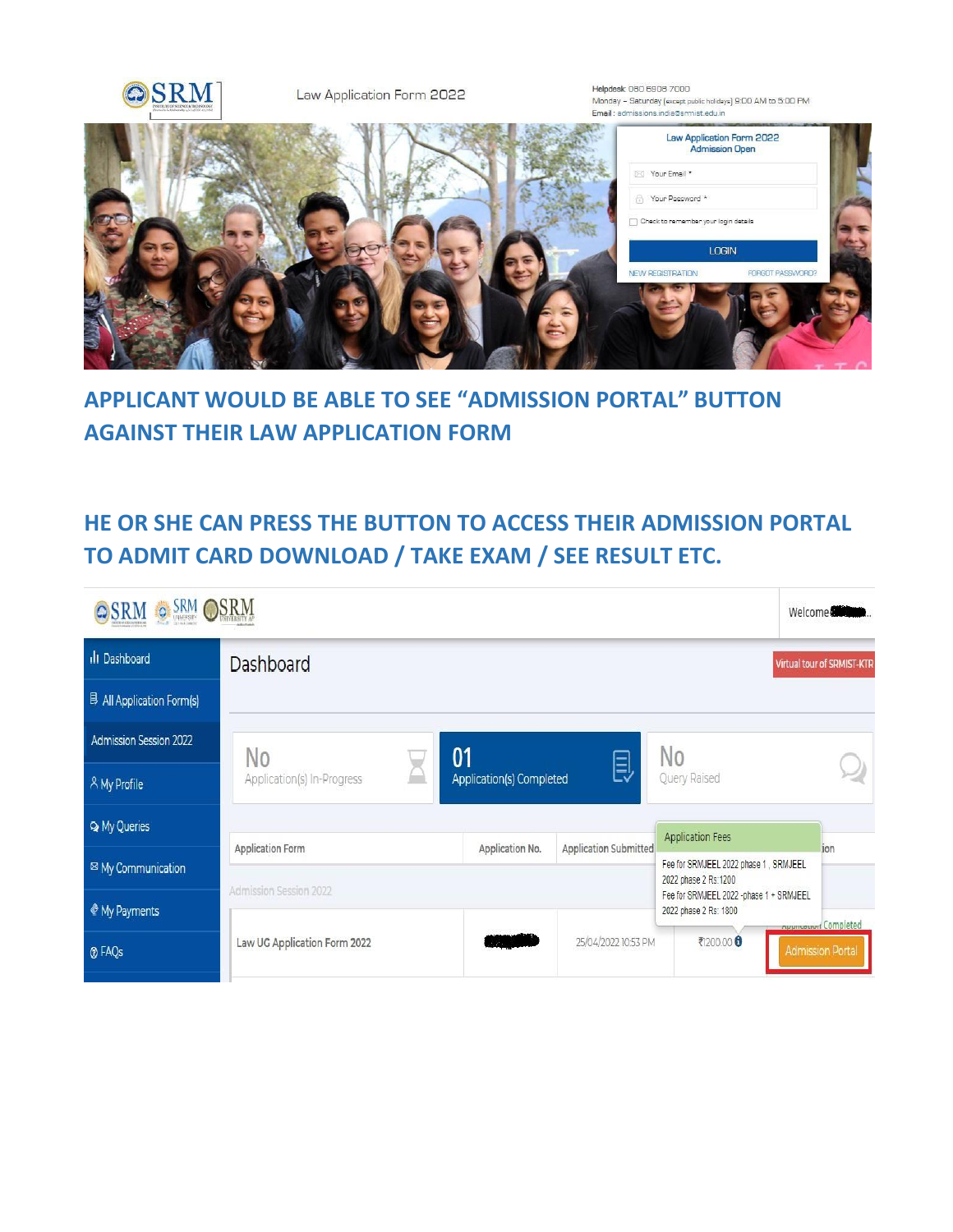### **Step 2 - Download Admit Card**

Once the candidate clicks the button for Admission Portal,

The candidate can download the Hall Ticket as given below:



### **Step 3 Mock Test**

To ensure that the candidates get familiar with the set up infrastructure for taking online exam at home and to get comfortable with the exam interface, a mock test is facilitated on 25.06.2022. All the candidates are requested to take the mock test available to them.

To avoid last minute disturbances/ clarifications, it is suggested to the candidates to take the mock test as scheduled and be prepared for the final test.

The Instructions for the mock test will be available in the link on *25.06.2022*

<https://srmjee2022.srmist.edu.in/Instructions/UG.aspx>

#### **Step 4 Main Test**

The Main Test will be conducted on 26.06.2022 (SUNDAY)

The Instructions for the main test will be available in the link on *26.06.2022* 

<https://srmjee2022.srmist.edu.in/Instructions/UG.aspx>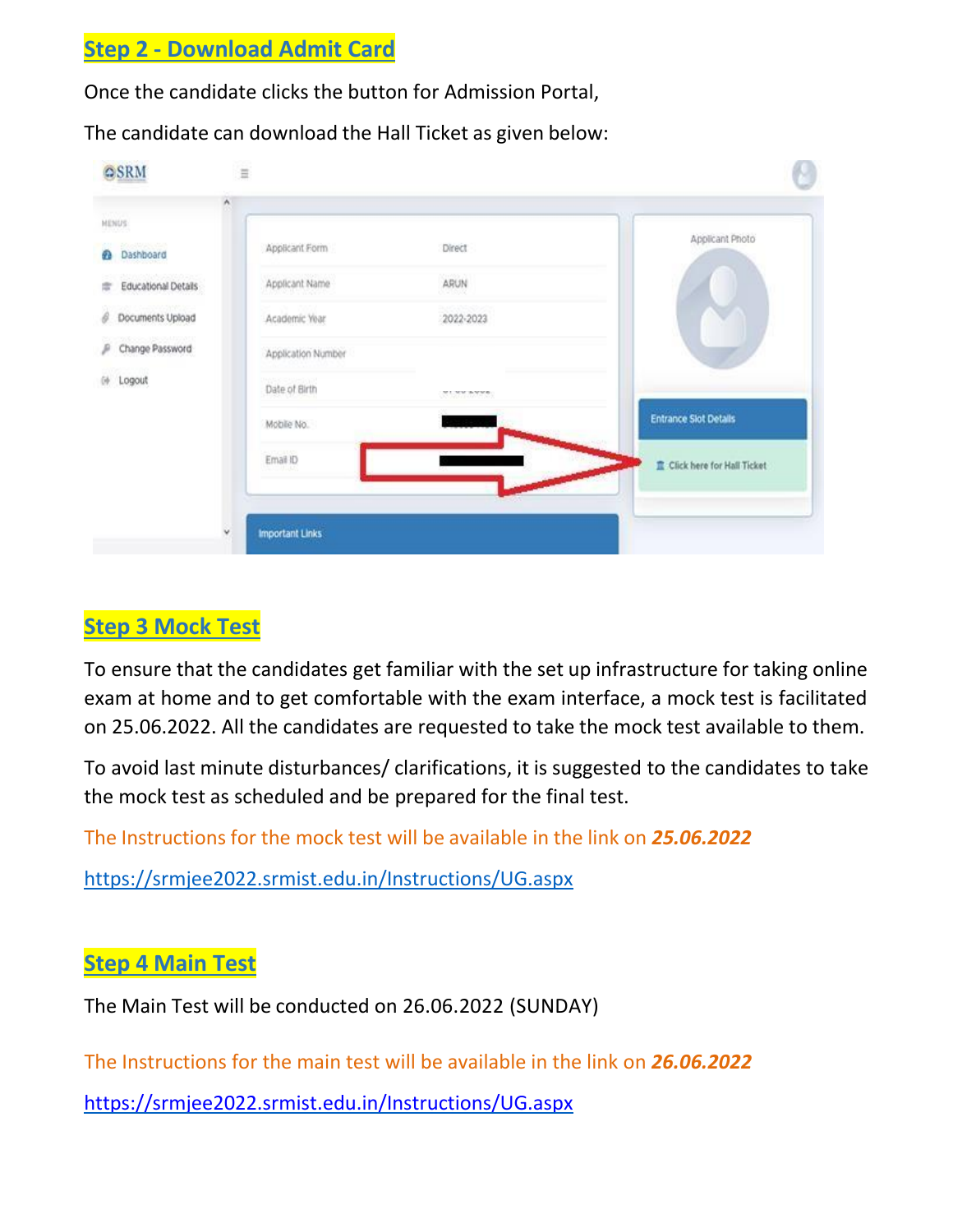# **Candidates will be watched remotely**

Before the start of the test, the web cam will be activated automatically. If your camera is not working, you will not be able to start the examination.

The candidate will be asked to take a photo as appearing on the screen and also asked to take a photo of any clear photo ID card.

Though the exam is online and the candidate is taking the exam from their home, there will be an invigilator monitoring every action remotely along with the help of AI engine.

The candidates will be invigilated / proctored by a remote proctor who will be watching all through the examination.

During the course of exam, in case of any suspicion of malpractice by the candidate, the remote proctor has the facility to send message/s to warn the candidate/s. In extreme cases of repeated offences being committed by the candidate, the proctor has the right to pause/terminate the test with further investigations.

# **Guidelines for Main Test**

- $\triangleright$  Candidates who have taken the remote mock test using SEB will only be scheduled for main exam.
- $\triangleright$  While taking mock test, their login details can be captured which can be used for the main test.
- $\triangleright$  Candidate has to login to the test using details in the admit card (password)
- $\triangleright$  Main examination will be of 90 minutes. The candidates are expected to login at least 60 minutes before the test to take photograph of self and ID proof and to read instructions
- $\triangleright$  Candidates will not be allowed to end the test whether the candidate completes the test or quits the test for the first 60 minutes from the scheduled start of the test.
- $\triangleright$  Only one question appears on the screen and either the candidate answers the question or skips the same if he/she does not know the answer or does not want to answer. Once moved to the next question, the candidate cannot come back to the answered/skipped questions.
- $\triangleright$  On completion of exam, candidates are required to follow the instructions provided to close the exam.
- $\triangleright$  'I want to submit the test' button appears only after 60 minutes is elapsed.
- The quit password needs to be entered to EXIT THE TEST (WHICH IS MANDATORY), which will be available in the Instruction Manual for taking the test.
- $\triangleright$  Test also closes automatically once the scheduled exam time of 90 minutes elapses.